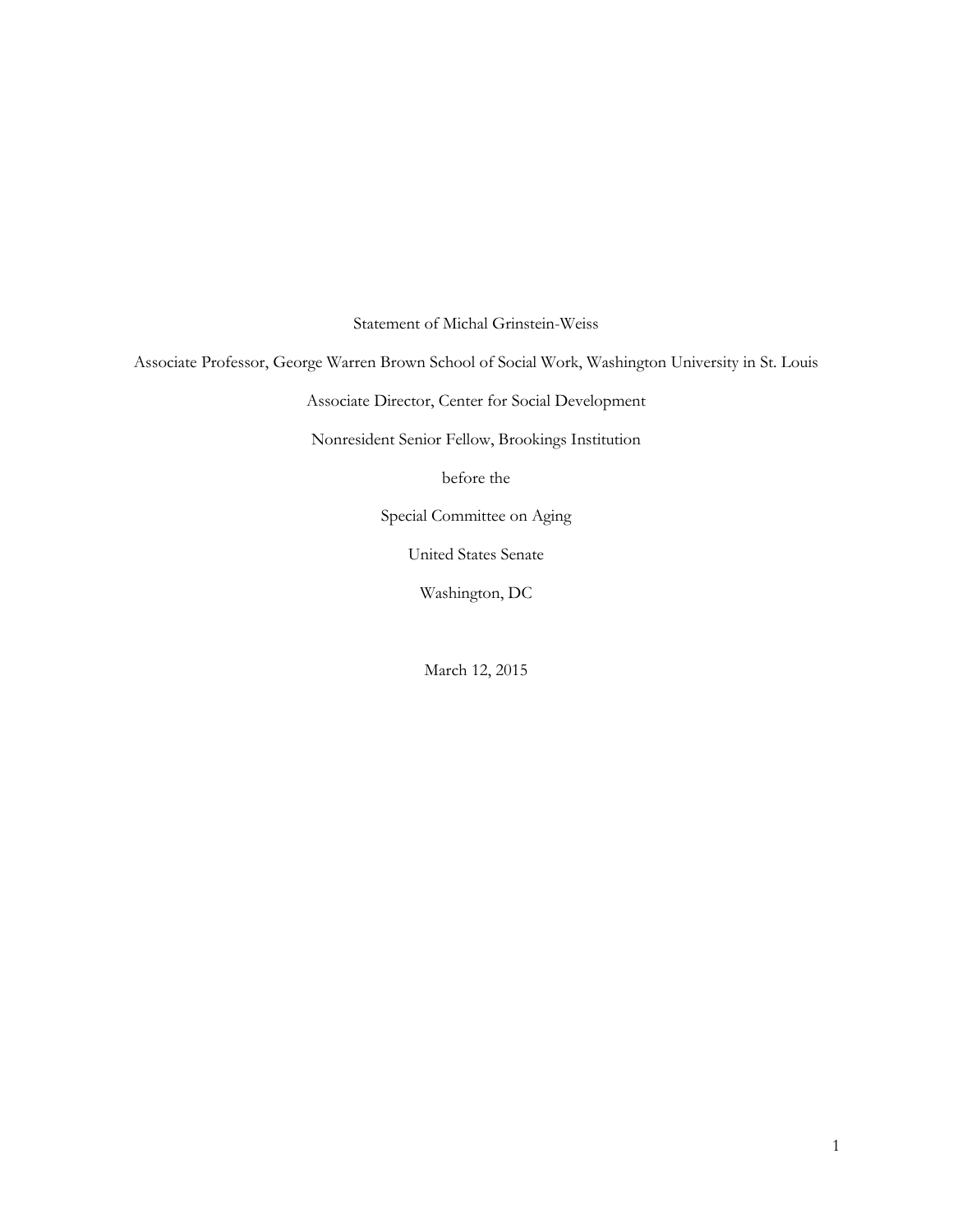Chairman Collins, Ranking Member McCaskill, and members of the Special Committee, thank you very much for the invitation to appear before you today. I am delighted to be here. My name is Michal Grinstein-Weiss. I am an associate professor of social work at Washington University in St. Louis and the associate director of the Center for Social Development. Let me state that the views expressed here today are my own and not necessarily the views of Washington University in St. Louis or the Center for Social Development.

My work focuses on developing knowledge to inform public policy on innovative strategies that promote social and financial opportunities for all, especially for low-income households. Specifically, I am engaged in creating and evaluating large-scale experiments on methods to help low- and moderate-income families mitigate financial hardship, create emergency savings, enter the financial mainstream, and accumulate longterm assets. My work in general and my testimony today focus mostly on low- and moderate-income households, as they typically struggle to accumulate assets face many barriers to saving.

My testimony is in three parts. I first discuss the problem of low retirement savings and, secondly, I summarize relevant theories of saving that help to illustrate areas for improvement. In the final portion, I offer some specific policy recommendations based on my own work and that of my colleagues. In offering these recommendations, I seek to enhance the financial security of Americans in retirement

# **Introduction**

Nearly half (45%) of Americans have no retirement savings,<sup>[1](#page-1-0)</sup> and those least likely to own a retirement account are lower-income households. Although nearly 90% of households in the highest income quartile own retirement accounts, only about a quarter of households in the lowest income quartile have such accounts.[2](#page-1-1) Overall, the average working household has little to nothing saved for retirement. The median retirement-account balance is only \$3,000 for working-age households and only \$12,000 for households approaching retirement. In two-thirds of working households with earners between ages 55 and 64 years, at least one earner has saved *less than one year's income* for retirement. Such savings fall far below what they will need to maintain their present standard of living.[3](#page-1-2)

As you know, many low- and moderate-income households rely entirely on Social Security for postretirement income. Currently, Social Security and Supplemental Security Income account for more than 90% of income for retirees in the bottom 25% of the income distribution. Social Security payments account for approximately 70% of the annual income of retirees in the middle 50%.[4](#page-1-3) This dependence on Social Security is alarming and problematic, as the Social Security program was never meant to serve as the main source of retirement income and the program is not sustainable under these conditions. Experts are therefore correct in identifying retirement savings as a central challenge for generations currently in the labor force.

# **Relevant Theories on Saving**

The original life-cycle theory of saving holds that both household income and savings increase as members of the household age.[5](#page-1-4) However, some evidence suggests that household spending and income grow together, so the household saving rate remains fairly constant.<sup>[6](#page-1-5)</sup> Particularly during periods of stagnant wages and high unemployment, households may lack the resources needed to accrue adequate emergency savings.[7](#page-1-6) In my

<span id="page-1-0"></span><sup>1</sup> Rhee (2013).

<span id="page-1-1"></span><sup>2</sup> Rhee (2013; see Figure 7).

<span id="page-1-2"></span><sup>3</sup> Rhee (2013).

<span id="page-1-3"></span><sup>4</sup> Rhee (2011; see Table 2.1).

<span id="page-1-4"></span><sup>5</sup> Aguiar & Hurst (2008); Dynan, Skinner, & Zeldes (2002); Fernández-Villaverde & Krueger (2011); Shefrin & Thaler (1988).

<span id="page-1-5"></span><sup>6</sup> Carroll & Summers (1991).

<span id="page-1-6"></span><sup>7</sup> Barr (2012).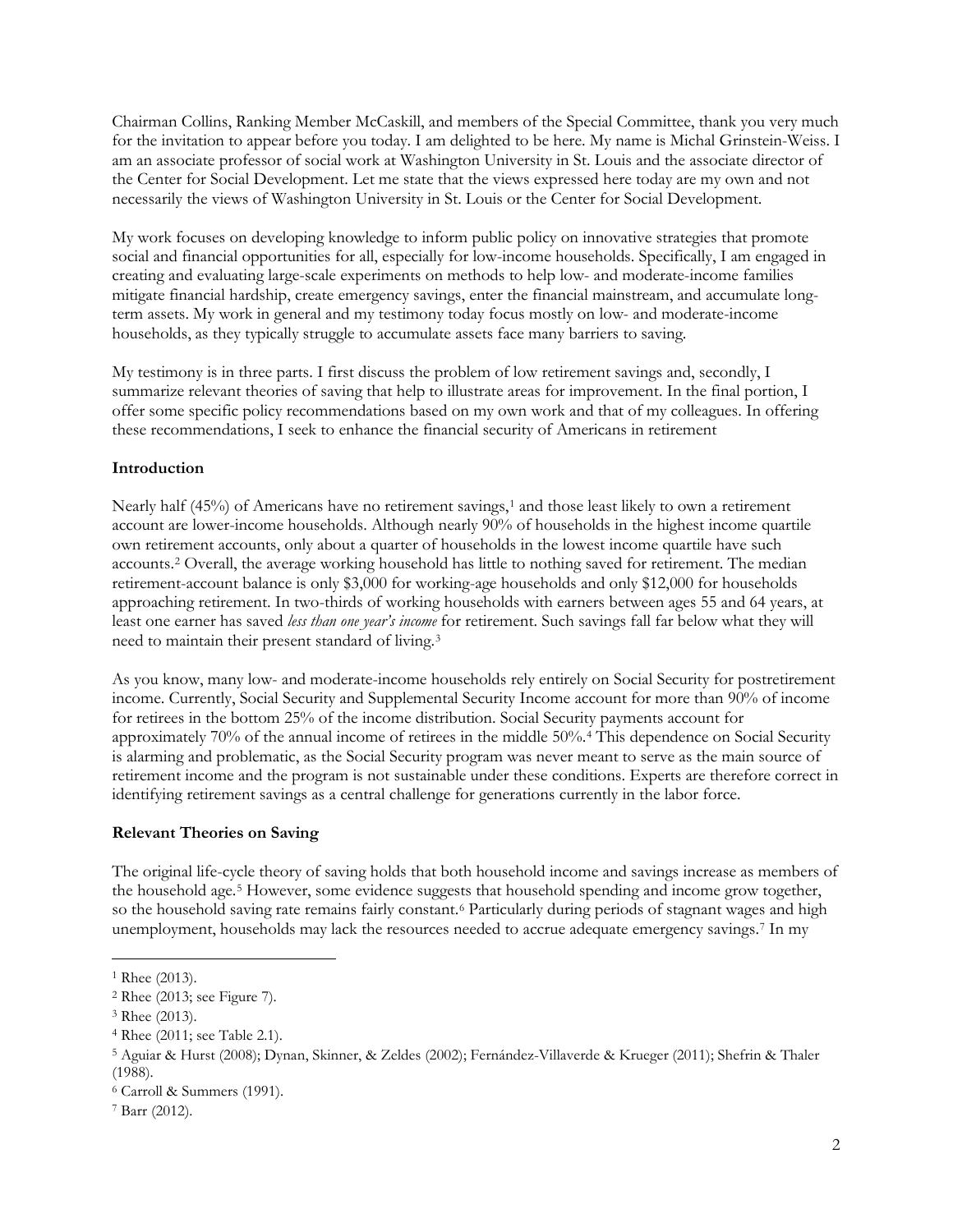research, I draw from newer viewpoints including the institutional model for saving behavior, and insights from behavioral economists to understand how to increase savings behavior among low- and moderateincome people.

Departing from the life-cycle theory of saving, my colleagues Michael Sherraden and Sondra Beverly pioneered the institutional theory of saving, which suggests that institutional factors greatly affect an individual's ability to save.[8](#page-2-0) These factors include access, information, incentives, facilitation, expectations, restrictions and security.[9](#page-2-1) The institutional model also suggests that all people can save if given access to the right systems—the correct plumbing. Access to and knowledge about savings accounts, employer-based retirement plans, and 529 accounts are several examples of these wealth building products that are less likely to be accessed by low-income Americans.[10](#page-2-2)

Behavioral economists have further expanded our understanding of saving behavior by showing how people are predictably irrational in their saving practices and habits. People tend to continue whatever habits, accounts, and transactions they have in place, even if those are not optimal.[11](#page-2-3) People also tend to adopt default choices if offered several savings options,<sup>[12](#page-2-4)</sup> to flee from decisions that appear difficult or complex,<sup>[13](#page-2-5)</sup> and to procrastinate instead of taking action.[14](#page-2-6) These behavioral and cognitive biases contribute to the status quo of low saving rates. However, I and other researchers have begun to translate these insights into practical strategies and program designs that can effectively improve saving behaviors. For example, our research in the Refund to Savings Initiative has shown that it is possible to increase the number of filers who save part of their tax refund and the amount set aside: by suggesting that filers should save a specific percentage of the refund—for example, 75%—we increased the number of savers and the amount saved. [15](#page-2-7)

# **Barriers to Saving for Low- and Moderate-Income Americans**

As I have indicated, American households face both individual and institutional barriers that deter saving. These barriers are often multiplied for lower-income households. However, demographic characteristics, perceptions, attitudes toward saving, deficits in financial education, and other individual features are difficult targets for policy intervention. [16](#page-2-8) Institutional factors offer more promising opportunities for reform, and institutional changes can have far-reaching impact. I wish to discuss several institutional factors and their effects on household saving behavior.

Indeed, research has repeatedly shown that households at all income levels not only *want* to save but *can* and *do* accrue savings when provided with the right institutional support.[17](#page-2-9) Unfortunately, many existing institutional barriers preclude or diminish the chances of low- and moderate-income households in building savings.

<span id="page-2-0"></span><sup>8</sup> See Sherraden (1991).

<span id="page-2-1"></span><sup>9</sup> Beverly et al. (2008).

<span id="page-2-2"></span><sup>10</sup> Sherraden (2014).

<span id="page-2-3"></span><sup>11</sup> Barr (2012); Benartzi & Thaler (2007); Madrian & Shea (2001).

<span id="page-2-4"></span><sup>12</sup> Beshears, Choi, Laibson, & Madrian (2009); Bronchetti, Dee, & Huffman (2011); Grinstein-Weiss, Perantie, et al. (2015).

<span id="page-2-5"></span><sup>13</sup> Ariely, Gneezy, Loewenstein, & Mazar (2009); Ariely & Norton (2008); Choi, Laibson, Madrian, & Metrick (2006); Mullainathan & Shafir (2009).

<span id="page-2-6"></span><sup>14</sup> O'Donoghue & Rabin (1999).

<span id="page-2-7"></span><sup>15</sup> Grinstein-Weiss, Perantie, et al. (2015).

<span id="page-2-8"></span><sup>16</sup> FINRA (2012); Lusardi and Mitchell (2009); Lusardi, Mitchell, & Curto (2010); Mottola (2014).

<span id="page-2-9"></span><sup>17</sup> Ashraf, Karlin, & Yin (2006); Barr & Sherraden (2005); Black and Cramer (2011); Bricker, Kennickell, Moore, & Sabelhaus (2012).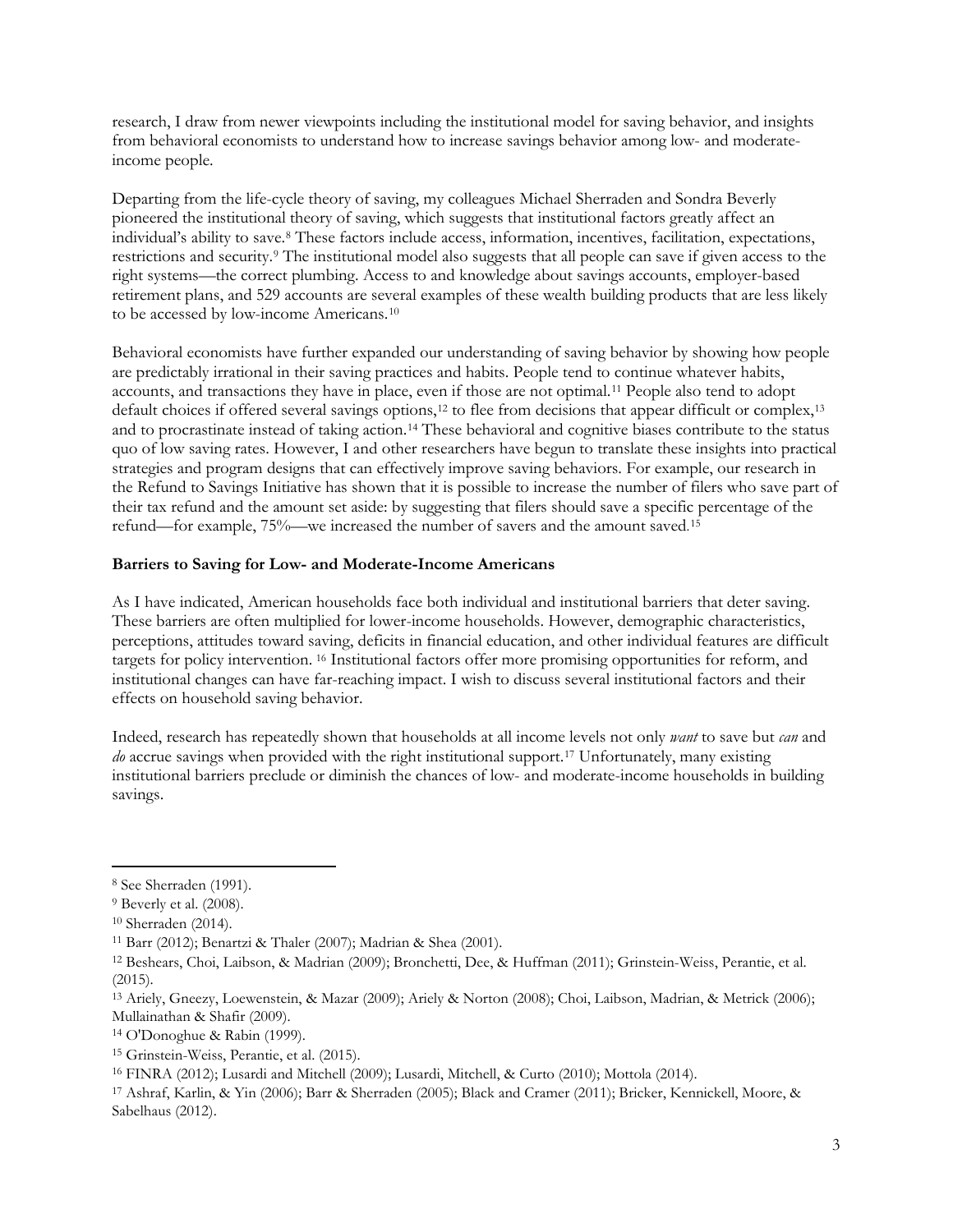Most programs intended to help Americans build savings are targeted for, and are more likely to benefit, upper-income households.<sup>[18](#page-3-0)</sup>Asset-building programs that operate through the tax code—such as  $401(k)$ retirement plans, 529 college savings accounts, and the home mortgage interest deduction—primarily benefit households in the upper half of the income distribution. In fact, at least 90% of the asset-building tax benefits go to the top half of the income distribution, with 30% of those benefits going to the top 10%.[19](#page-3-1) In 2013, the lowest income quartile of Americans received only 0.7% of the tax subsidies for employer based retirement savings plans, whereas the top income quintile received 68.4% of those subsidies.[20](#page-3-2) The benefits of homeownership are similarly disproportionate: owning a home offers fewer wealth gains to low- and moderate-income households than to higher-income ones;,[21](#page-3-3) moreover, the risk of losing assets invested in a home is greater for low- and moderate-income households because a greater share of their wealth is tied up in their homes.[22](#page-3-4) Without institutional supports, such as workplace-based programs, many households succumb to "saving procrastination," leaving roughly 37% of all U.S. workers with less than \$1,000 in retirement savings.[23](#page-3-5) Saving through workplace retirement plans and secured savings like homeownership also offer higher income households the benefit of streamlined or automated savings methods. Households without access to these systems must navigate an increasingly complex financial world to choose among many financial products.[24](#page-3-6)

Another problem is that small-dollar, short-term savings accounts—the sort that households use for emergency savings—are not a profit center for banks.[25](#page-3-7) To make these accounts financially viable, many banks require minimum balances and impose fees, but those features make the accounts unattractive to low-and middle-income households. Meager savings can be eaten away by monthly account maintenance fees.<sup>[26](#page-3-8)</sup> At present, transaction accounts (e.g., checking and regular savings accounts) carry interest rates that are too low to act as effective incentives for potential savers. In some cases, bank fees and penalties are high enough that being unbanked may be economically preferable to those with low balances.

Many low- and moderate-income households intend to save but experience high levels of financial shocks that keep them from saving. Low levels of liquid savings and lack of access to affordable credit render lowerincome households especially vulnerable. However, a lack of emergency savings is a not a problem restricted to low-income households. Americans across the income distribution are often unprepared to deal with negative financial shocks.[27](#page-3-9) When those without general savings face sudden need, they often raid dedicated forms of savings such as retirement accounts (incurring tax and interest penalties when they can least afford them) and thereby further diminish their ability to prepare for and respond to future events. Household attitudes toward liquidity and risk may also limit the demand for emergency savings. Studies indicate that households feel pressure to keep a big share of their assets in highly liquid savings products.[28](#page-3-10) On its face, this perceived pressure would seem to encourage high levels of emergency savings, which are usually held in liquid products, and low levels of illiquid long-term savings[.29](#page-3-11) However, holding savings in accounts that are highly liquid may make them too easy to spend and may lead to depletion of funds needed for future emergencies.<sup>[30](#page-3-12)</sup>

<span id="page-3-0"></span><sup>18</sup> Levin, Greer, Rademacher (2014).

<span id="page-3-1"></span><sup>19</sup> Sherraden (2014).

<span id="page-3-2"></span><sup>20</sup> Urban Institute (2015; see chart 9).

<span id="page-3-4"></span><span id="page-3-3"></span><sup>21</sup> Herbert, McCue, & Sanchez-Moyano (2013). 22 Grinstein-Weiss, Key, & Carrillo (2015).

<span id="page-3-5"></span><sup>23</sup> Helman, Adams, Copeland, & VanDerhei (2014).

<span id="page-3-6"></span><sup>24</sup> Sherraden & Grinstein-Weiss (2015).

<span id="page-3-7"></span><sup>25</sup> Schneider & Sledge (2011).

<span id="page-3-8"></span><sup>26</sup> Desmond & Sprenger (2007); Fellowes & Mabanta (2008); Khashadourian & Tom (2007).

<span id="page-3-9"></span><sup>27</sup> Grinstein-Weiss, Russell, Tucker, & Comer (2014).

<span id="page-3-10"></span><sup>28</sup> Carroll & Kimball (2001); Engelhardt & Kumar (2008); Thurow (1969).

<span id="page-3-11"></span><sup>29</sup> Engelhardt & Kumar (2008).

<span id="page-3-12"></span><sup>30</sup> Black & Cramer (2011).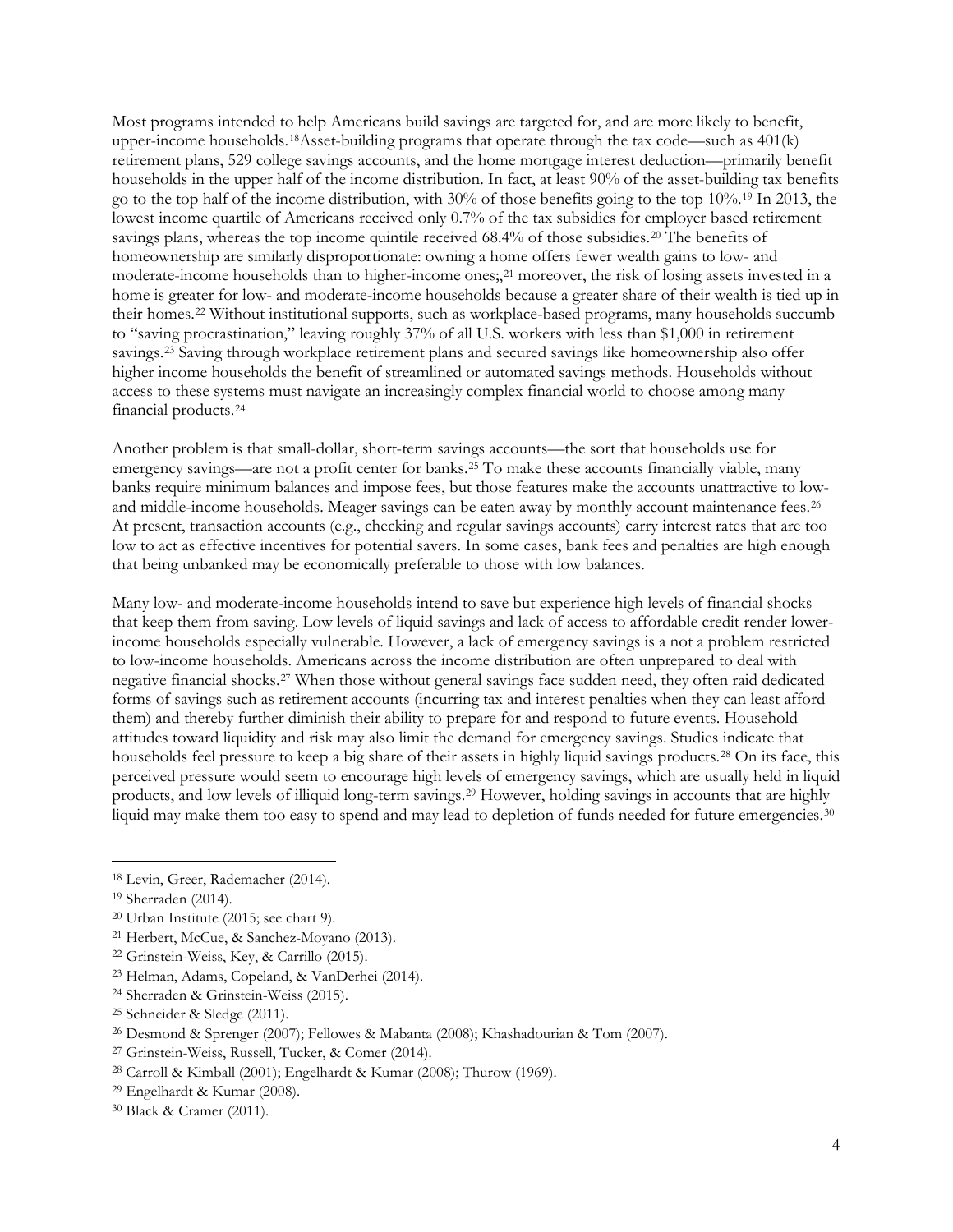Unless they have access to products that encourage saving but also allow them to liquidate savings for unforeseen financial shocks, low- and middle-income households are less likely to save.

### **Recommendations**

Each of these barriers contributed to the declining saving rates of American households. Several insights from researchers and practitioners offer areas for reform and improvement of our current approaches to saving.<sup>[31](#page-4-0)</sup> Today, I offer four recommendations that can enable more Americans to save and to prepare better for retirement:

- 1. Automate good financial choices
- 2. Maximize "golden moments" to create more saving opportunities
- 3. Support emergency saving
- 4. Facilitate saving opportunities early in life

### *Automate good financial choices*

In an increasingly complex financial landscape, Americans face a multitude of difficult financial decisions, including how and how much to save for retirement. I recommend that policymakers make it easier for Americans to overcome this challenge by designing automated savings opportunities into policies and programs. One way to do this is to make enrollment into savings accounts the default choice so that those who do not wish to enroll must act to opt out. Behavioral economics research and several large-scale programs demonstrate that this change to automatic enrollment can be a powerful tool for increasing the number of Americans saving for retirement and other purposes. For example, in the seminal work on defaults and organ donation, researchers found an average participation rate of 99% in countries with an opt-out organ-donation policy but that participation rates were below 28% in countries with an opt-in policy.[32](#page-4-1)

This same strategy—making no-action-required enrollment the default choice—has also been applied successfully to saving opportunities. For example, the SEED for Oklahoma Kids (SEED OK) experiment found that it was possible to achieve nearly universal program enrollment if a 529 college savings account were automatically opened for the children of treatment participants and \$1,000 deposited into the account; in contrast, control participants had to open their own account for their child, and only 2% did so.[33](#page-4-2) The Alfond College Challenge has similar features. Influenced by SEED OK, the Challenge has provided Maine newborns with 529 accounts and an accompanying \$500 deposit since 2008, but program take-up increased from 40% to 100% when the program switched from an opt-in model to an opt-out model in 2014.[34](#page-4-3) Automatic enrollment significantly increases program participation and thus opportunity to benefit from the program.

Retirement savings programs can also benefit from automatic features, which can be applied in enrollment processes, savings contribution percentages, and employer matches. Several new programs and legislation provide promising examples of how automation and defaults can be used to increase take-up rates and facilitate saving. The Illinois Secure Choice Savings Program, signed into law in January, creates automatic

<span id="page-4-0"></span><sup>31</sup> Households face many barriers to saving that I do not discuss in depth here. For more financial constraints on saving, consider income volatility and liquidity issues (Morduch, Odgen, & Schneider, 2014). Debt also constrains saving (Grinstein-Weiss, Oliphant, Russell, & Boshara, in press). Additional barriers to saving for low- and moderate-income Americans may take the form of policies that penalize a person's eligibility for public support if his or her savings exceed the assets limit in the means test; however, the hypotheses on this question of how asset limits affect saving are mixed. <sup>32</sup> Goldstein, & Johnson (2003).

<span id="page-4-2"></span><span id="page-4-1"></span><sup>33</sup> Beverly, Clancy, & Sherraden (2014).

<span id="page-4-3"></span><sup>34</sup> Clancy & Sherraden (2014).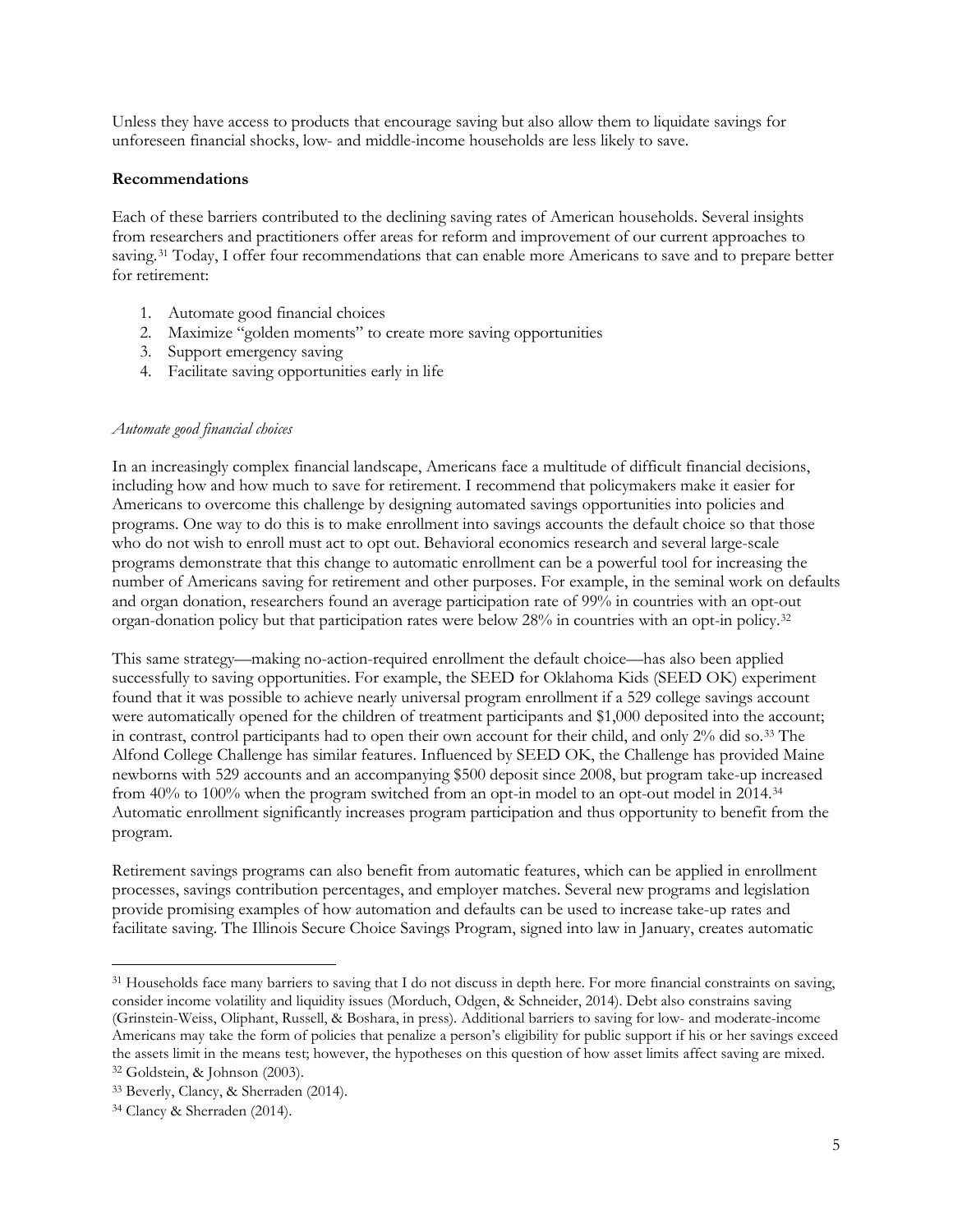enrollment into a Roth IRA with a 3% default contribution rate for private-sector workers in small businesses with at least 25 employees, thereby providing a retirement plan for workers not already covered by their employers.[35](#page-5-0) At the federal level, Sen. Collins, Sen. Nelson, and Sen. McCaskill introduced the Retirement Security Act of 2015, which raises the cap on automatic employer-based retirement plans and has the potential to make retirement savings plans accessible to more people. A similar version of this type of program- an automatic enrollment IRA funded through automatic direct deposit from paychecks- has been proposed for the last decade by researchers and policymakers across the nation. President Obama called for the creation of such accounts in his 2015 State of the Union address, and policymakers should pass legislation that offers every American access to an automatic IRA. Defaulting to automation will ensure that Americans, particularly low-income Americans, have a simple pathway to boost retirement savings.

#### *Maximize "golden moments" to create more saving opportunities*

Policymakers should focus on developing saving interventions that target what I like to call "golden moments." These are moments (1) when existing touch points between government and citizens can be leveraged to reach a large number of people at little cost, and (2) when it is easy to overcome natural biases and barriers that inhibit saving. In the context of saving, these golden moments happen when people are thinking about their finances and are likely to make prudent decisions about their future: during tax time, while signing up their children for public school, or when people are enrolling in a new job.

Tax time is one of the best examples of a golden moment. It is a nearly universal touch point between the government and U.S. households. With 75% of tax filers receiving a tax refund, tax time is an attractive opportunity for saving interventions. For many low- and moderate-income households, the federal income tax refund is the largest lump sum payment received during the year. After a household receives its refund, it is possibly in its best balance sheet position for the entire year and perhaps more open to saving than at any other point. Tax time is also a prime opportunity to interact with households around a saving message, because it is one time of year when most households are thinking about the finances and their current financial situation. The introduction of the 8888 form enables tax filers to split their refund into both a savings and a checking account.

When people consider how they will act in the future, they want to act proactively and rationally—to sacrifice and to think long-term. But when the moment comes to act, people often fail to follow through with the original intention.[36](#page-5-1) This may be especially true for retirement saving because it is such a long-term goal. The tax filing moment may be an ideal time to introduce the concept of precommitment to those due a refund. The taxpayer knows what the refund will be but lacks access to that money and may be persuaded to commit some of it to savings.

I launched the Refund to Savings Initiative, a collaboration of the Center for Social Development, Duke University, and Intuit, with the goal of testing large-scale tax-time saving concepts with low- and moderateincome households. Working with the makers of the TurboTax Free File Edition to reach more than a million tax filers over the past two tax seasons, Refund to Savings has found that simple interventions delivered at tax time can influence the saving-related decisions and actions of taxpayers.[37](#page-5-2) In the 2013 tax season, 11% of our participants said that they would be interested in opening a new retirement account at tax time.[38](#page-5-3) In our current experiment, we are working with the Treasury Department to test ways to implement the myRA at the tax-time golden moment and to increase savings for our low- and moderate-income participants.

<span id="page-5-0"></span><sup>35</sup> The Illinois Secure Choice Savings Program (2014).

<span id="page-5-1"></span><sup>36</sup> Hoch & Loewenstein (1991); O'Donoghue, & Rabin (1999); Thaler & Sunstein (2008).

<span id="page-5-2"></span><sup>37</sup> Grinstein-Weiss, Perantie, et al. (2015).

<span id="page-5-3"></span><sup>38</sup> Grinstein-Weiss, Perantie, et al. (2015).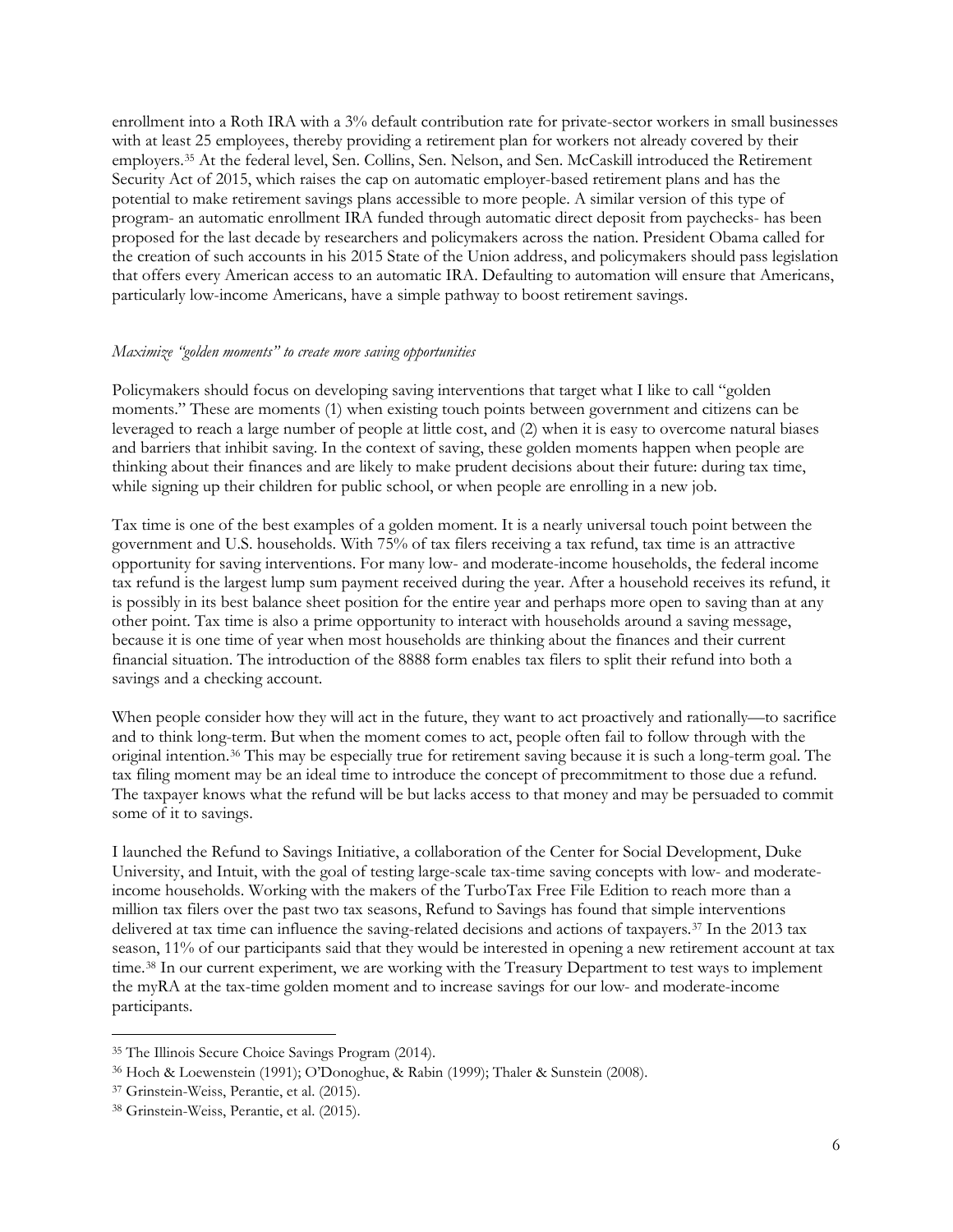Another golden moment for saving interventions revolves around leveraging touch points in the public education system. Setting good saving habits at this point can produce effects that last a lifetime. Child Development Accounts (CDAs), which are savings and investment accounts for long-term developmental goals, have been implemented in several contexts. Many CDA programs are built onto existing 529 college saving plans. For example, the Nevada College Kick Start Program automatically deposits \$50 into a 529 account for every public school kindergartner in the state and matches further contributions into the accounts by parents.[39](#page-6-0)

A third golden moment for saving is the commonly shared experience of starting a new job. When starting a new position, employees are often asked to make retirement savings decisions that have a major impact on their retirement preparedness later in life. Because people have a bias toward the status quo, those early decisions about retirement contributions are critically important.<sup>[40](#page-6-1)</sup> Much research has focused on increasing contributions to employer-sponsored 401(k) plans;<sup>41</sup> however, several policy proposals have sought to take advantage of the employment channel even in the absence of a retirement plan.[42](#page-6-3) That is, the hiring process can be a golden moment to encourage new employees lacking bank accounts to open a new bank account and to set up direct deposit.

Given all of these examples, I recommend that policymakers focus attention on developing saving interventions that capitalize on existing golden moments. Policymakers should promote efforts to take advantage of the tax time moment by opening and/or depositing to a savings account. They should use the Free File Alliance to achieve a large-scale impact.

### *Support emergency savings*

Unexpected financial shocks can affect a household's financial stability as well as its ability to save for longterm needs like retirement. Policymakers should therefore concentrate on developing policies that encourage households to build emergency savings. Recent research, including some of my own, has revealed that many Americans are not financially prepared to handle unexpected major expenses or short-term income volatility. Without liquid assets to cover these financial shocks, households may rely on expensive and potentially harmful strategies, including skipping payment on bills, taking out payday loans, using other alternative financial services, and liquidating retirement savings. These practices can lead to situations of escalating debt and cause households to develop an array of other financial problems that may keep them from saving.[43](#page-6-4) In particular, households may deal with financial emergencies by delaying needed medical care or forgoing necessary nutrition.[44](#page-6-5) Therefore, a lack of emergency funds can hurt U.S. households in both the short- and long-term. Developing policies and tools to accumulate emergency savings will help families gather the resources to weather financial shocks. These tools will enable financial stability, so that saving for the future is possible.

Financial emergencies and income fluctuations are often unexpected, but they are a consistent fact of life for most people.[45](#page-6-6) This may be especially true for low- and moderate income households. To illustrate this, my research asked a sample of roughly 8,000 low- and moderate-income individuals whether they recently

<span id="page-6-0"></span><sup>39</sup> Clancy, Sherraden, & Beverly (2015).

<span id="page-6-1"></span><sup>40</sup> Samuelson & Zeckhauser (1988).

<span id="page-6-2"></span><sup>41</sup> Madrian & Shea (2000); Choi et al. (2005).

<span id="page-6-3"></span><sup>42</sup> Iwry & John (2009).

<span id="page-6-4"></span><sup>43</sup> Barr (2004); Federal Deposit Insurance Corporation (2009a, 2009b); Fox (2009); Squires & Kubrin (2006); Grinstein-Weiss, Oliphant, et al. (2015).

<span id="page-6-5"></span><sup>44</sup> Grinstein-Weiss, Perantie, et al. (2015).

<span id="page-6-6"></span><sup>45</sup> Morduch, Schneider, & Collins (n.d.).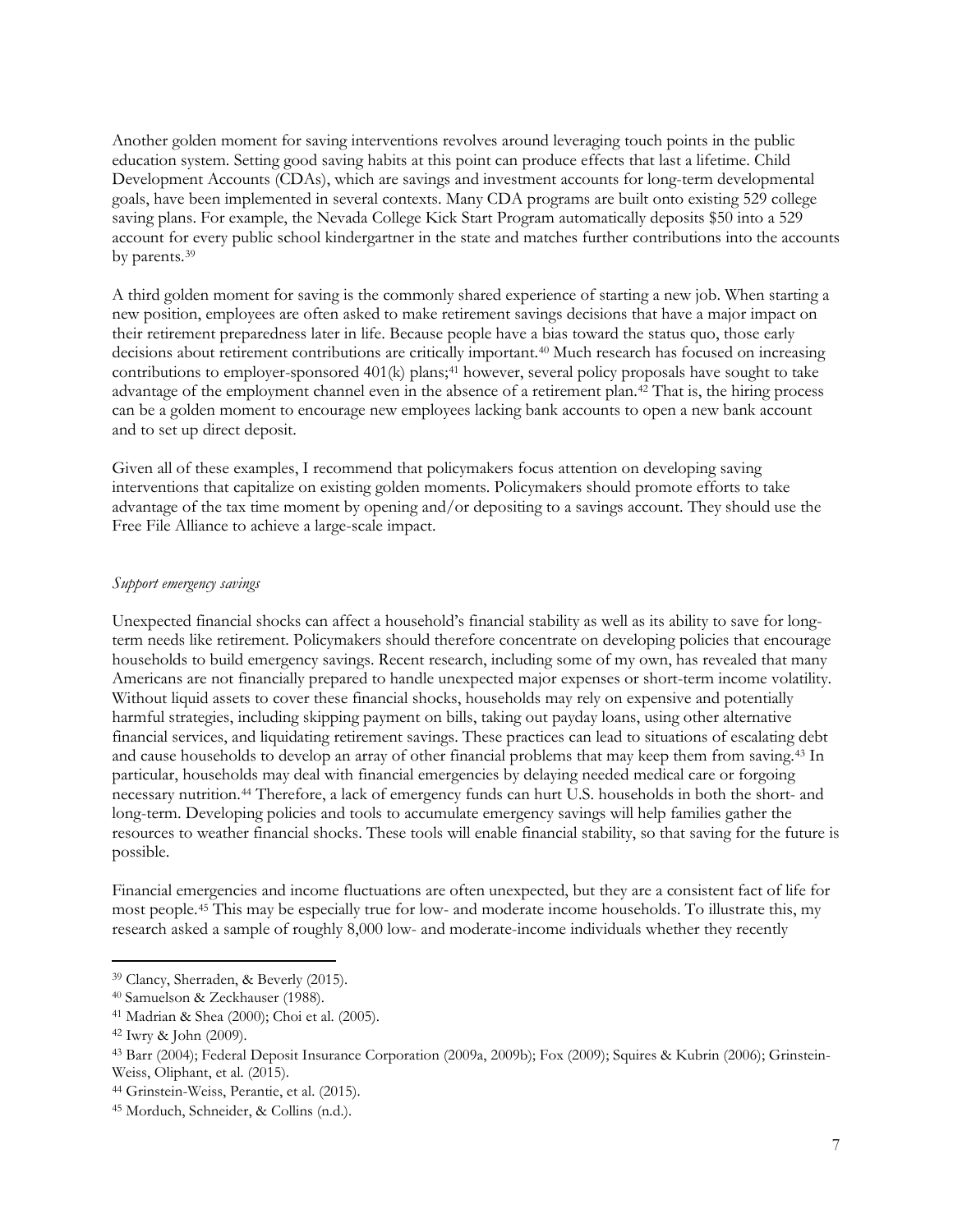experienced a major financial emergency, which in this case was defined as an unexpected medical emergency, major auto repair, period of unemployment, or legal expenses. We found that exactly two thirds of surveyed households experienced at least one of those events in the past six months, and over a quarter experienced several shocks. Households that experienced emergencies were more likely to report material hardship, such as skipping medical care, and to have used alternative financial services.[46](#page-7-0)

To help households deal with emergencies, we need to develop flexible saving products that give easy for liquidity when needed. Ensuring that households have access to traditional savings accounts is clearly an important step in this direction. Although marketed as a retirement product, Treasury's new myRA program is an example of a flexible savings product that may provide historically underserved groups with a vehicle for dealing with unexpected expenses.[47](#page-7-1) In additional to other attractive program features, such as direct deposit, no fees, and tax advantages, myRA allows for unrestricted withdrawals of contributions and, thus, may serve as a saving vehicle for financial emergencies. In the short term, the accounts are likely to earn higher interest rates than those offered with traditional savings accounts. Efforts to market this type of product to low- and moderate-income households should emphasize its potential to serve as a repository of emergency savings and retirement savings.

# *Facilitate saving opportunities early in life*

Both aging and saving for old age are lifelong processes. Thus, saving should start as early as possible. My colleagues at Center for Social Development have spent the last quarter of a century building the evidence for why we should start saving early and identifying the best parameters to encourage lifelong saving.

Overall, there is reason to believe that children who grow up in families with assets are better off than those who grow up in otherwise similar families without them.<sup>[48](#page-7-2)</sup> We have learned from the SEED for Oklahoma Kids experiment that the CDA has positive effects on mothers' attitudes about the future,<sup>[49](#page-7-3)</sup> mothers' mental health,<sup>[50](#page-7-4)</sup> and children's early development. The effect is similar in size to at least one estimate of the effect of the Head Start Program on early social-emotional development.[51](#page-7-5) Having a CDA and assets for college may also matter more than the saving behavior of parents. Some evidence suggests that early positive effects such as these may improve longer-term outcomes, perhaps especially for disadvantaged kids.[52](#page-7-6)

Studies also show that having an account in one's name as a child is positively associated with financial outcomes later in life. It may be because they have already entered the financial mainstream and are able to continue engaging with financial products and institutions as they grow older.[53](#page-7-7) Young adults who grew up with a savings account in their name are two times more likely to own checking accounts, two times more likely to own credit cards, three times more likely to own certificates of deposit, and four times more likely to own stocks.[54](#page-7-8) This pattern holds true across high- and low-income families.[55](#page-7-9) By starting early, children develop good financial habits and a mind set for saving. Good financial habits are crucial for healthy financial lives.

<span id="page-7-0"></span><sup>46</sup> Grinstein-Weiss, Perantie, et al. (2015).

<span id="page-7-1"></span><sup>47</sup> For additional information, see<https://myra.treasury.gov/about/>

<span id="page-7-2"></span><sup>48</sup> Grinstein-Weiss, Shanks, & Beverly (2014).

<span id="page-7-3"></span><sup>49</sup> Kim, Sherraden, Huang, & Clancy (2015).

<span id="page-7-4"></span><sup>50</sup> Huang, Sherraden, & Purnell (2014).

<span id="page-7-5"></span><sup>51</sup> Huang, Sherraden, Kim, & Clancy (2014).

<span id="page-7-6"></span><sup>52</sup> Beverly, Clancy, & Sherraden (2015).

<span id="page-7-7"></span><sup>53</sup> Friedline (2014).

<span id="page-7-8"></span><sup>54</sup> AEDI (2014).

<span id="page-7-9"></span><sup>55</sup> AEDI (2014).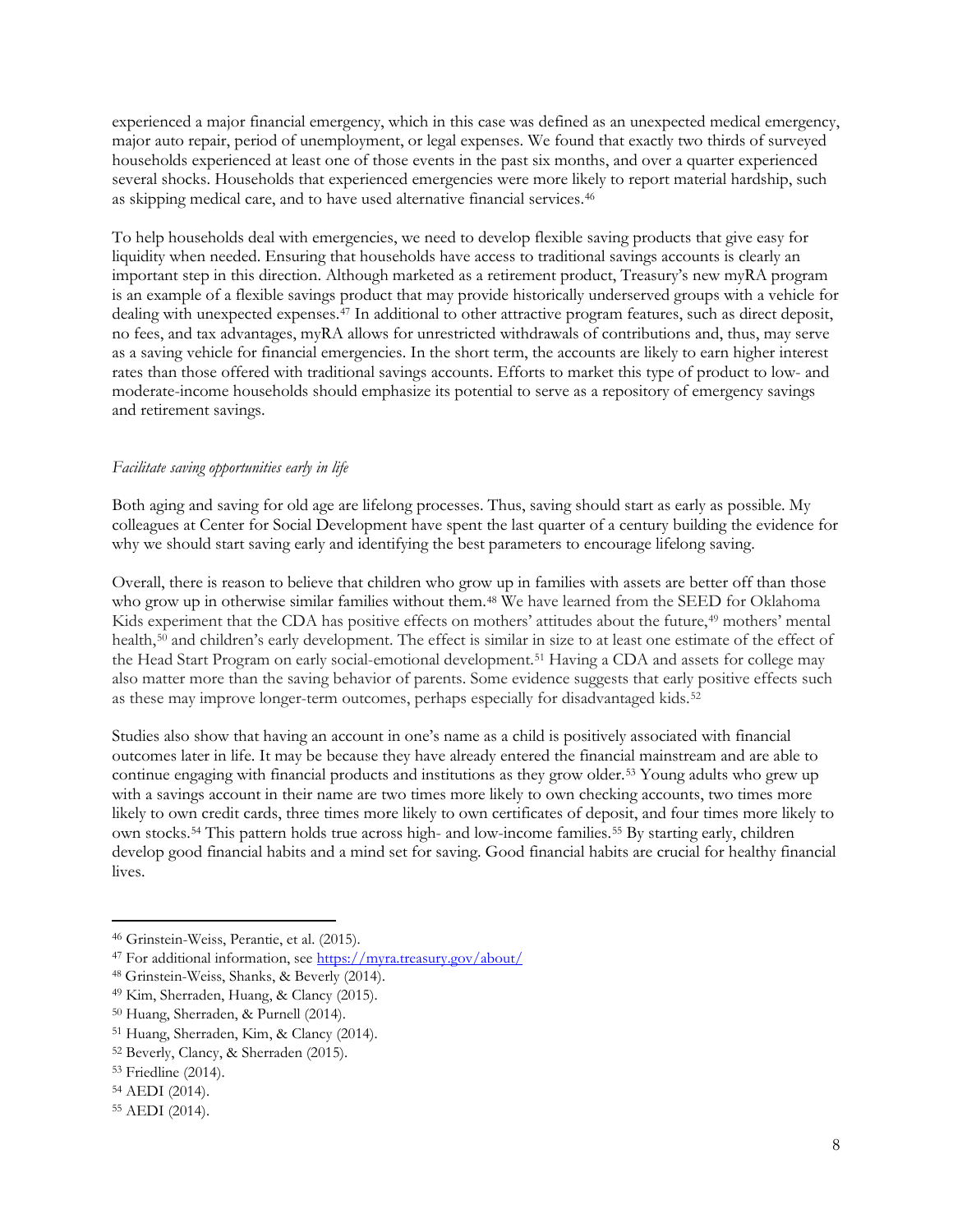My colleagues at the Center for Social Development lastly recommend that policy should focus on creating long-term asset-building programs.[56](#page-8-0) These programs should start early—ideally at birth—enroll participants automatically, build on existing infrastructure, be universal (covering every child), and be progressive (with higher subsidies for low income families). They should restrict the use of accumulated savings for such purposes such as education, retirement, or other asset-building mechanisms.<sup>57</sup> Countries around the world have invested in their children through Child Development Account programs. Singapore, Canada, the United Kingdom, and Korea serve as examples.[58](#page-8-2) The United States has also taken steps to adopt child accounts by building on the 529 savings platform.[59](#page-8-3) The state of Maine now automatically enrolls every newborn in the state's 529 college savings plan and seeds the child's savings with a \$500 grant through its Harold Alfond College Challenge.<sup>[60](#page-8-4)</sup> In Nevada, the state treasurer's office opens and seeds a 529 college savings account with \$50 for every public school kindergartner in the state.<sup>[61](#page-8-5)</sup> Similarly, Congress introduced the ASPIRE (America Saving for Personal Investment, Retirement, and Education) Act in 2010 and 2013 but did not pass the legislation, which would have established a universal system of Lifetime Savings Accounts for every newborn child.<sup>62</sup>

### **Conclusion**

Whether it is for retirement, emergency expenses, postsecondary education, or that an asset purchase, nearly half of American households are not saving adequately, and the saving rates are significantly worse for low-and moderate-income households than for the full population.<sup>[63](#page-8-7)</sup> Further, Social Security cannot serve as the primary source of retirement income, as it would be insufficient to meet household expenses. Despite the current low savings rates in the United States, evidence from various studies shows that people of all income levels can and will save if institutional supports are available and accessible. Therefore, it is imperative that policymakers strive to increase the savings rate of Americans by enacting legislation that aims to (1) automate good financial choices, (2) maximize "golden moments" to create more saving opportunities, (3) foster preparation for financial shocks, and (4) facilitate saving opportunities early in life. In laying out these four policy recommendations, I have cited examples that can build upon existing infrastructure while promoting saving and streamlining the savings process at minimal cost to the federal government.

<span id="page-8-0"></span><sup>56</sup> Sherraden (1991).

<span id="page-8-1"></span><sup>57</sup> Sherraden (1991).

<span id="page-8-2"></span><sup>58</sup> Loke & Sherraden (2009).

<span id="page-8-3"></span><sup>59</sup> Clancy, Sherraden, & Beverly (2015).

<span id="page-8-4"></span><sup>60</sup> Clancy & Sherraden (2014).

<span id="page-8-5"></span><sup>61</sup> Nevada State Treasurer (2014).

<span id="page-8-6"></span><sup>62</sup> New America Foundation (2013).

<span id="page-8-7"></span><sup>63</sup> Rhee (2013).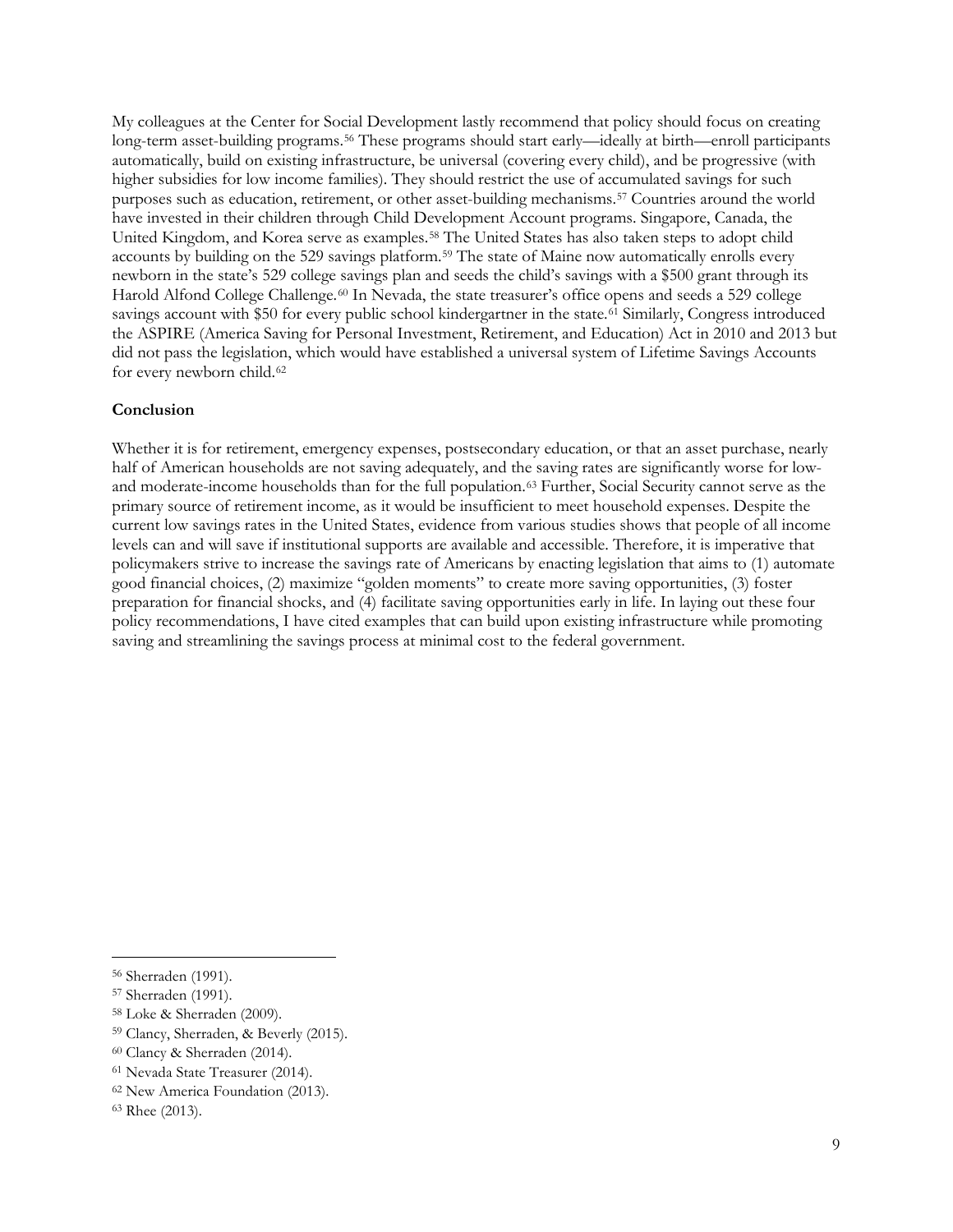#### **References**

- AEDI (2014). Children as potential future investors: Preparing for financial security in young adulthood. Lawrence, KS: University of Kansas, School of Social Welfare, Assets and Education Initiative.
- Aguiar, M., & Hurst, E. (2008). *Deconstructing lifecycle expenditure* (Working Paper No. 13893). Retrieved from National Bureau of Economic Research website[: http://www.nber.org/papers/w13893.](http://www.nber.org/papers/w13893)
- Ariely, D., Gneezy, U., Loewenstein, G., & Mazar, N. (2009). Large stakes and big mistakes. *Review of Economic Studies, 76*(2), 451–469. doi[:10.1111/j.1467-937X.2009.00534.x.](http://dx.doi.org/10.1111/j.1467-937X.2009.00534.x)
- Ariely, D., & Norton, M, I. (2008). How actions create not just reveal preferences. *Trends in Cognitive Sciences, 12*(1), 13–16. doi[:10.1016/j.tics.2007.10.008](http://dx.doi.org/10.1016/j.tics.2007.10.008)
- Ashraf N., Karlan, D., & Yin, W. (2006). Tying Odysseus to the mast: Evidence from a commitment savings product in the Philippines. *Quarterly Journal of Economics, 121*(2), 635–672. doi[:10.1162/qjec.2006.121.2.635.](http://dx.doi.org/10.1162/qjec.2006.121.2.635)
- Barr, M. S. (2004). *Banking the poor: Policies to bring low-income Americans into the financial mainstream* (Research Brief). Washington, DC: Brookings Institution.
- Barr, M. S. (2007). Banking the poor: Policies to bring low- and moderate-income households in the United States into the financial mainstream. In L. Anderloni, M. D. Braga, & E. M. Carluccio (Eds.), *New frontiers in banking services: Emerging needs and tailored products for untapped markets* (pp. 323–351). New York, NY: Springer.
- Barr, M. S. (2012). *No slack: The financial lives of low-income Americans*. Washington, DC Brookings Institution Press.
- Barr, M. S., & Sherraden, M. (2005). Institutions and inclusion in saving policy. In N. P. Retsinas & E. S. Belsky (Eds.), *Building assets, building credit: Creating wealth in low-income communities* (pp. 286–315). Washington, DC: Brookings Institution Press.
- Benartzi, S., & Thaler, R. H. (2007). Heuristics and biases in retirement savings behavior. *Journal of Economic Perspectives, 21*(3), 81–104. do[i:10.1257/jep.21.3.81.](http://dx.doi.org/10.1257/jep.21.3.81)
- Beshears, J., Choi, J. J., Laibson, D., & Madrian, B. C. (2009). The importance of default options for retirement saving outcomes: Evidence from the United States. In J. R. Brown, J. Liebman, & D. A. Wise (Eds.), *Social Security policy in a changing environment* (pp. 167–195). Chicago, IL: University of Chicago Press.
- Beverly, S. G., Clancy, M. M., & Sherraden, M. (2015). *[The early positive impacts of Child Development Accounts](http://csd.wustl.edu/Publications/Documents/RB15-08.pdf)* (CSD Research Brief 15-08). St. Louis, MO: Washington University, Center for Social Development.
- Beverly, S. G., Clancy, M., & Sherraden, M. (2014). *Testing universal college savings accounts at birth: Early research from SEED for Oklahoma Kids* (CSD Research Summary 14-08). St. Louis, MO: Washington University, Center for Social Development. Retrieved from http://csd.wustl.edu/Publications/Documents/RS14-08.pdf
- Beverly, S., Sherraden, M., Cramer, R., Williams Shanks, T., Nam, Y., & Zhan, M. (2008). Determinants of asset holdings. In S.-M. McKernan & M. Sherraden (Eds.), *Asset building and low-income families* (pp. 89–151). Washington, DC: Urban Institute Press.
- Black, R., & Cramer, R. (2011). *Incentivizing savings at tax time: \$aveNYC and the saver's bonus* (Asset Building Program Working Paper). Retrieved from the New America Foundation website: [http://www.newamerica.net/sites/newamerica.net/files/policydocs/Black\\_Cramer\\_Incenti](http://www.newamerica.net/sites/newamerica.net/files/policydocs/Black_Cramer_Incentivizing_Savings_at_Tax_Time_3_11.pdfhttp:/www.newamerica.net/sites/newamerica.net/files/policydocs/Black_Cramer_Incentivizing_Savings_at_Tax_Time_3_11.pdf) [vizing\\_Savings\\_at\\_Tax\\_Time\\_3\\_11.pdfhttp:/www.newamerica.net/sites/newamerica.net/files/polic](http://www.newamerica.net/sites/newamerica.net/files/policydocs/Black_Cramer_Incentivizing_Savings_at_Tax_Time_3_11.pdfhttp:/www.newamerica.net/sites/newamerica.net/files/policydocs/Black_Cramer_Incentivizing_Savings_at_Tax_Time_3_11.pdf) [ydocs/Black\\_Cramer\\_Incentivizing\\_Savings\\_at\\_Tax\\_Time\\_3\\_11.pdf](http://www.newamerica.net/sites/newamerica.net/files/policydocs/Black_Cramer_Incentivizing_Savings_at_Tax_Time_3_11.pdfhttp:/www.newamerica.net/sites/newamerica.net/files/policydocs/Black_Cramer_Incentivizing_Savings_at_Tax_Time_3_11.pdf)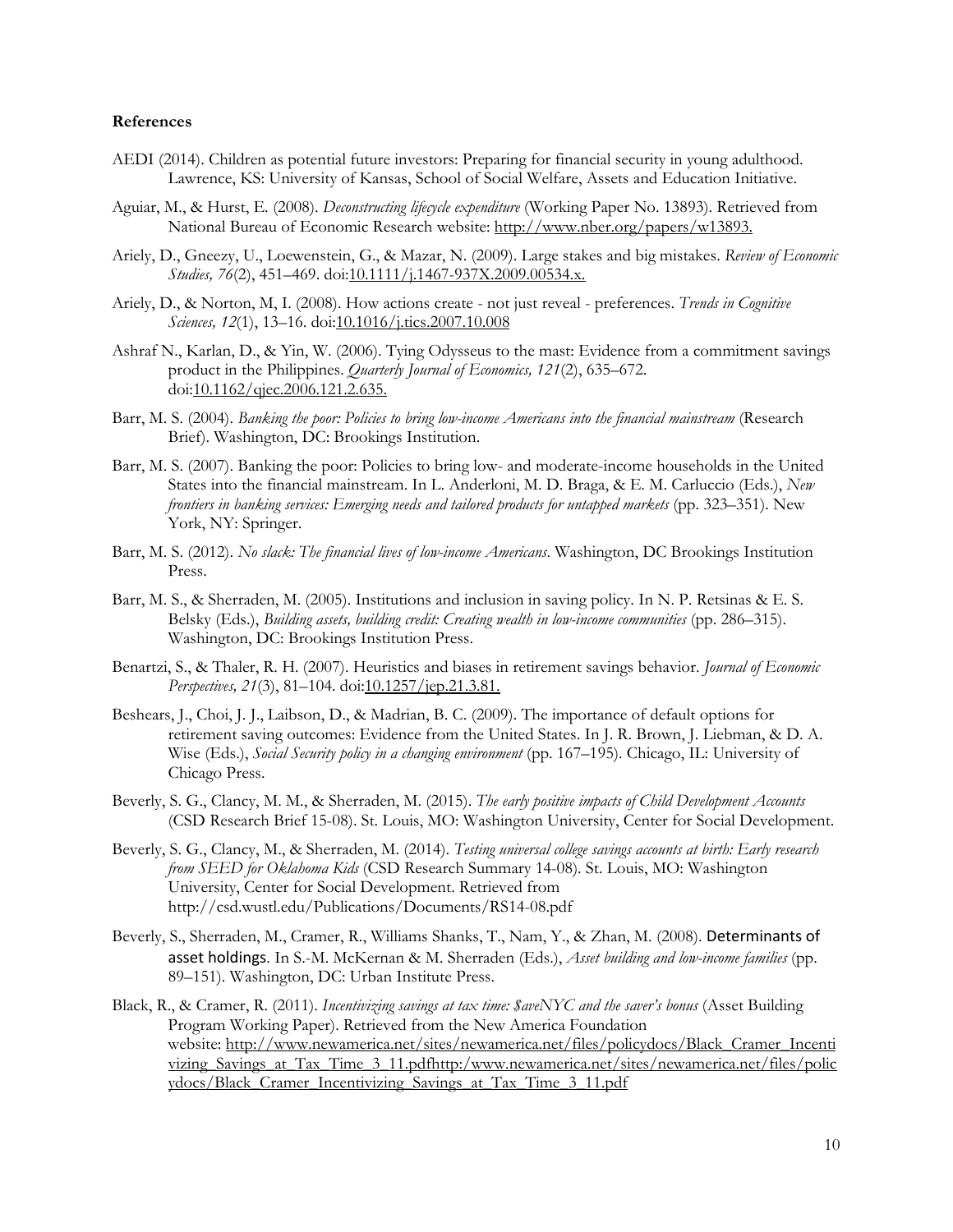- Bricker, J., Kennickell, A. B., Moore, K. B., & Sabelhaus, J. (with S. Ackerman, R. Argento, G. Fries, & R. A. Windle). (2012). *Changes in US family finances from 2007 to 2010: Evidence from the Survey of Consumer Finances* (Federal Reserve Bulletin 98, No. 2). Retrieved from the Federal Reserve website:<http://www.federalreserve.gov/pubs/bulletin/2012/PDF/scf12.pdf>
- Bronchetti, E., Dee, T., & Huffman, D. (2011). *When a nudge isn't enough: Defaults and saving among low-income tax filers* (NBER Working Paper No. 16887). Retrieved from the National Bureau of Economic Research website:<http://www.nber.org/papers/w16887>
- Carroll, C. D., & Kimball, M. S. (2001). *Liquidity constraints and precautionary saving*. (NBER Working Paper No. 8496). Retrieved from the National Bureau of Economic Research website:<http://www.nber.org/papers/w8496>
- Carroll, C. D., & Summers, L. H. (1991). Consumption growth parallels income growth: Some new evidence. In B. D. Bernheim & J. B. Shoven (Eds.), *National saving and economic performance* (pp. 305–348). Chicago, IL: University of Chicago Press.
- Choi, J. J., Laibson, D., Madrian, B. C., & Metrick, A. (2005). *Saving for retirement on the path of least resistance* (Rodney L. White Center for Financial Research Working Paper No. 9).
- Choi, J. J., Laibson, D., Madrian, B. C., & Metrick, A. (2006). Saving for retirement on the path of least resistance. In E. J. McCaffrey & J. Slemrod (Eds.), *Behavioral Public Finance* (pp. 304-–351). New York, NY: Russell Sage.
- Clancy, M., & Sherraden, M. (2014). Automatic deposits for all [at birth: Maine's Harold Alfond College](http://csd.wustl.edu/Publications/Documents/PR14-05.pdf)  [Challenge](http://csd.wustl.edu/Publications/Documents/PR14-05.pdf) (CSD Policy Report 14-05). St. Louis, MO: Washington University, Center for Social Development.
- Clancy, M. M., Sherraden, M., & Beverly, S. G. (2015). *[College savings plans: A platform for inclusive and progressive](http://csd.wustl.edu/Publications/Documents/PB15-07.pdf)  [Child Development Accounts](http://csd.wustl.edu/Publications/Documents/PB15-07.pdf)* (CSD Policy Brief 15-07). St. Louis, MO: Washington University, Center for Social Development.
- Desmond, T., & Sprenger, C. (2007). Estimating the cost of being unbanked. *Communities and Banking, Spring, 24–26*. Retrieved from<http://www.bos.frb.org/commdev/c&b/2007/spring/article9.pdf>
- Dynan, K. E., Skinner, J., & Zeldes, S. P. (2002). The importance of bequests and life-cycle saving in capital accumulation: A new answer. *American Economic Review*, *92*(2), 274–278. Edin, K., & Lein, L. (1997). *Making ends meet: How single mothers survive welfare and low-wage work*. New York, NY: Russell Sage.
- Eisenberg, R. (2015). [The State of the Union and Americans 50+.](http://www.forbes.com/sites/nextavenue/2015/01/20/the-state-of-the-union-and-americans-50/) Forbes. Retrieved from [http://www.forbes.com/fdc/welcome\\_mjx.shtml](http://www.forbes.com/fdc/welcome_mjx.shtml)
- Engelhardt, G. V., & Kumar, A. (2008). Money on the table: Some evidence on the role of liquidity constraints in 401(k) saving. *Economics Letters*, *99*(2), 402–404. do[i:10.1016/j.econlet.2007.09.005](http://dx.doi.org/10.1016/j.econlet.2007.09.005)
- Federal Deposit Insurance Corporation. (2009a). Alternative financial services: A primer. *FDIC Quarterly, 3*(1), 39-47. Retrieved from http://www.fdic.gov/bank/analytical/quarterly/2009\_vol3\_1/FDIC140\_QuarterlyVol3No1\_AFS\_ FINAL.pdf
- Federal Deposit Insurance Corporation. (2009b). *FDIC Survey of Banks' Efforts to Serve the Unbanked and Underbanked*, 1–160.
- Fellowes, M., & Mabanta, M. (2008). *Banking on wealth: America's new retail banking infrastructure and its wealthbuilding potential* (Metropolitan Policy Program Research Brief). Retrieved from the Brookings Institution website: [http://www.brookings.edu/~/media/research/files/reports/2008/1/banking%20fellowes/](http://www.brookings.edu/%7E/media/research/files/reports/2008/1/banking%20fellowes/01_banking_fellowes.pdf) 01 banking fellowes.pdf

Fernández-Villaverde, J., & Krueger, D. (2011). Consumption and saving over the life cycle: How important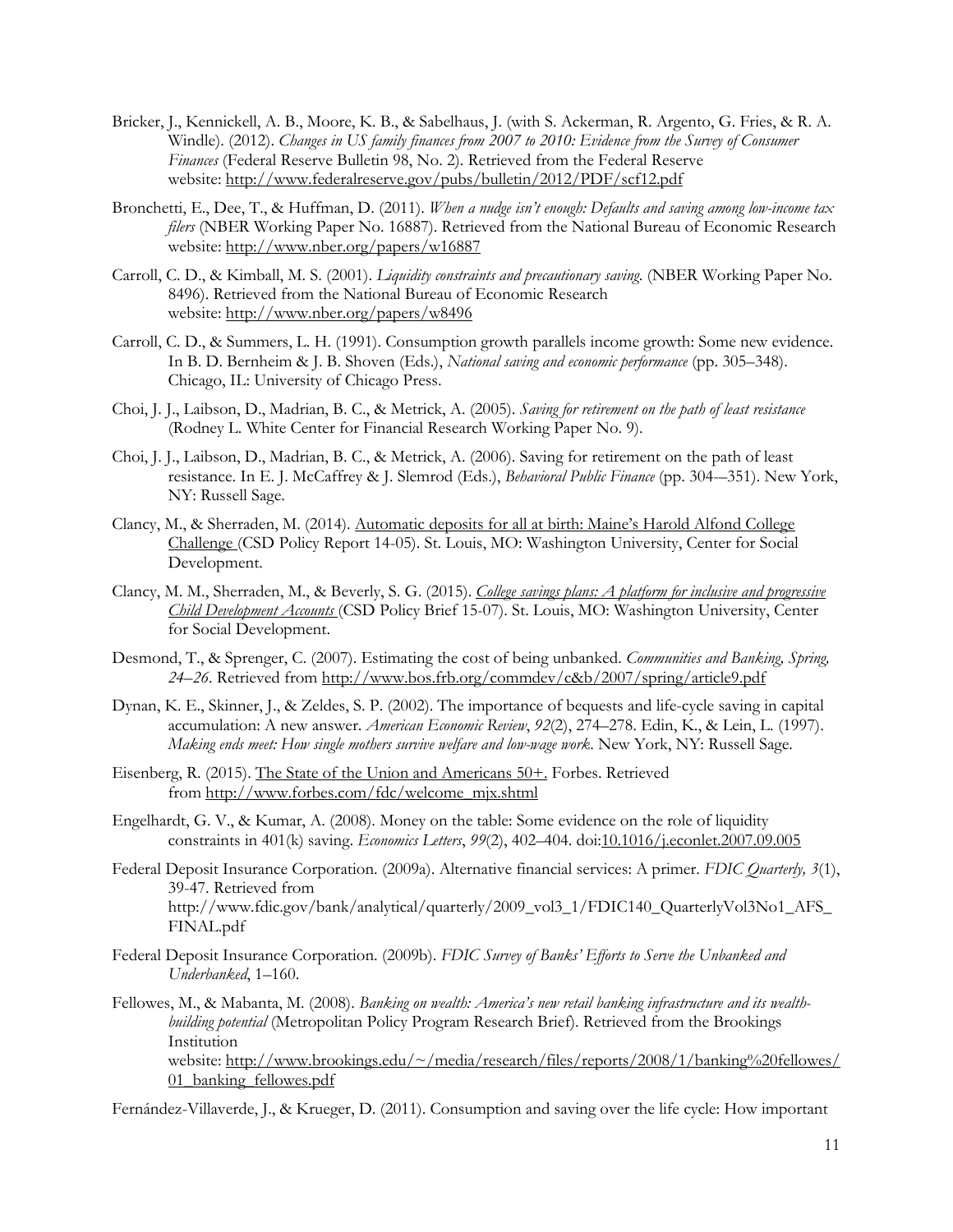are consumer durables? Macroeconomic Dynamics, 15(5), 725–770. doi:10.1017/S1365100510000180

- FINRA (Financial Industry Regulatory Authority) Investor Education Foundation*.* 2013*. Financial Capability in the United States: Report of Findings from the 2012 National Financial Capability Study.* Washington DC: FINRA Investor Education Foundation. Retrieved from [http://www.usfinancialcapability.org/downloads/NFCS\\_2012\\_Report\\_Natl\\_Findings.pdf.](http://www.usfinancialcapability.org/downloads/NFCS_2012_Report_Natl_Findings.pdf)
- Fox, J. A. (Ed.). (2009). Research findings illustrate the high risk of high-cost short-term loans for consumers. Retrieved from http://www.paydayloaninfo.org/elements/www.paydayloaninfo.org/File/CFA\_Fringe\_Loan\_Produ ct\_Harm\_Research.pdf
- Friedline, T. (2014). The independent effects of savings accounts in children's names on their savings outcomes in young adulthood. Journal of Financial Counseling and Planning, 25(1), 69-89.
- Goldstein, D., & Johnson, E. (2003). [Do defaults save lives?.](http://www8.gsb.columbia.edu/sites/decisionsciences/files/files/Johnson_Defaults.pdf) Columbia Business School.
- Grinstein-Weiss, M., Key, C., & Carrillo, S. (2015). Homeownership, the Great Recession, and wealth: Evidence from the Survey of Consumer Finances. *[Housing Policy Debate](http://dx.doi.org/10.1080/10511482.2014.971042)*. Advance online publication. doi:10.1080/10511482.2014.971042
- Grinstein-Weiss, M., Oliphant, J. Russell, B. D., & Boshara, R. (in press). *Does unsecured debt decrease savings? Evidence from the Refund to Savings Initiative*. CSD Research Brief 15-16. St. Louis, MO: Washington University, Center for Social Development.
- Grinstein-Weiss, M., Perantie, D. C., Russell, B. D., Comer, K., Taylor, S. H., Luo, L., Key, C., & Ariely, D. (2015).*[Refund to Savings 2013: Comprehensive report on a large-scale tax-time saving program](http://csd.wustl.edu/Publications/Documents/RR15-06.pdf)* (CSD Research Report 15-06). St. Louis, MO: Washington University, Center for Social Development.
- Grinstein-Weiss, M., Russell, B., Tucker, B., Comer, K. (2014). *[Lack of emergency savings puts American households](http://csd.wustl.edu/Publications/Documents/RB14-13.pdf)  [at risk: Evidence from the Refund to Savings Initiative](http://csd.wustl.edu/Publications/Documents/RB14-13.pdf)* (CSD Policy Brief 14-13). St. Louis, MO: Washington University, Center for Social Development.
- Grinstein-Weiss, M., Shanks, T. R. W., & Beverly, S. G. (2014). Family assets and child outcomes: Evidence and directions. *The Future of Children*, 147-170.
- Helman, R., Adams, N., Copeland, C., & VanDerhei, J. (2014, March). *The 2014 Retirement confidence Survey: Confidence rebounds—for those with retirement plans* (Brief No. 397). Retrieved from [http://www.ebri.org/pdf/briefspdf/EBRI\\_IB\\_397\\_Mar14.RCS.pdf](http://www.ebri.org/pdf/briefspdf/EBRI_IB_397_Mar14.RCS.pdf)
- Herbert, C. E., McCue, D. T., & Sanchez-Moyano, R. (2013). Is Homeownership Still an Effective Means of Building Wealth for Low-income and Minority Households?(Was it Ever?). *Harvard University, Joint Center for Housing Studies*.
- Hoch, S. J., & Loewenstein, G. F. (1991). Time-inconsistent preferences and consumer self-control. *Journal of Consumer Research*, *17*(4), 492-507.
- Huang, J., Sherraden, M., Kim, Y., & Clancy, M. (2014). Effects of Child Development Accounts on early social-emotional development: An experimental test. *[JAMA Pediatrics](http://dx.doi.org/10.1001/jamapediatrics.2013.4643)*, 168(3), 265–271. doi:10.1001/jamapediatrics.2013.4643
- Huang, J. Sherraden, M, & Purnell, J. (2014). Impacts of Child Development Accounts on maternal depressive symptoms: Evidence from a randomized statewide policy experiment. *Social Science & Medicine, 112*, 30-38
- Iwry, J. M. & John, D. C. (2009). Pursuing universal retirement security through automatic IRAs. *Retirement Security Project.* No. 2009-3; Illinois Asset Building Group, Secure Choice Fact Sheet, available: [http://illinoisassetbuilding.org/sites/default/files/Secure%20Choice%20Fact%20Sheet\\_F](http://illinoisassetbuilding.org/sites/default/files/Secure%20Choice%20Fact%20Sheet_Fall.2014.pdf) [all.2014.pdf](http://illinoisassetbuilding.org/sites/default/files/Secure%20Choice%20Fact%20Sheet_Fall.2014.pdf)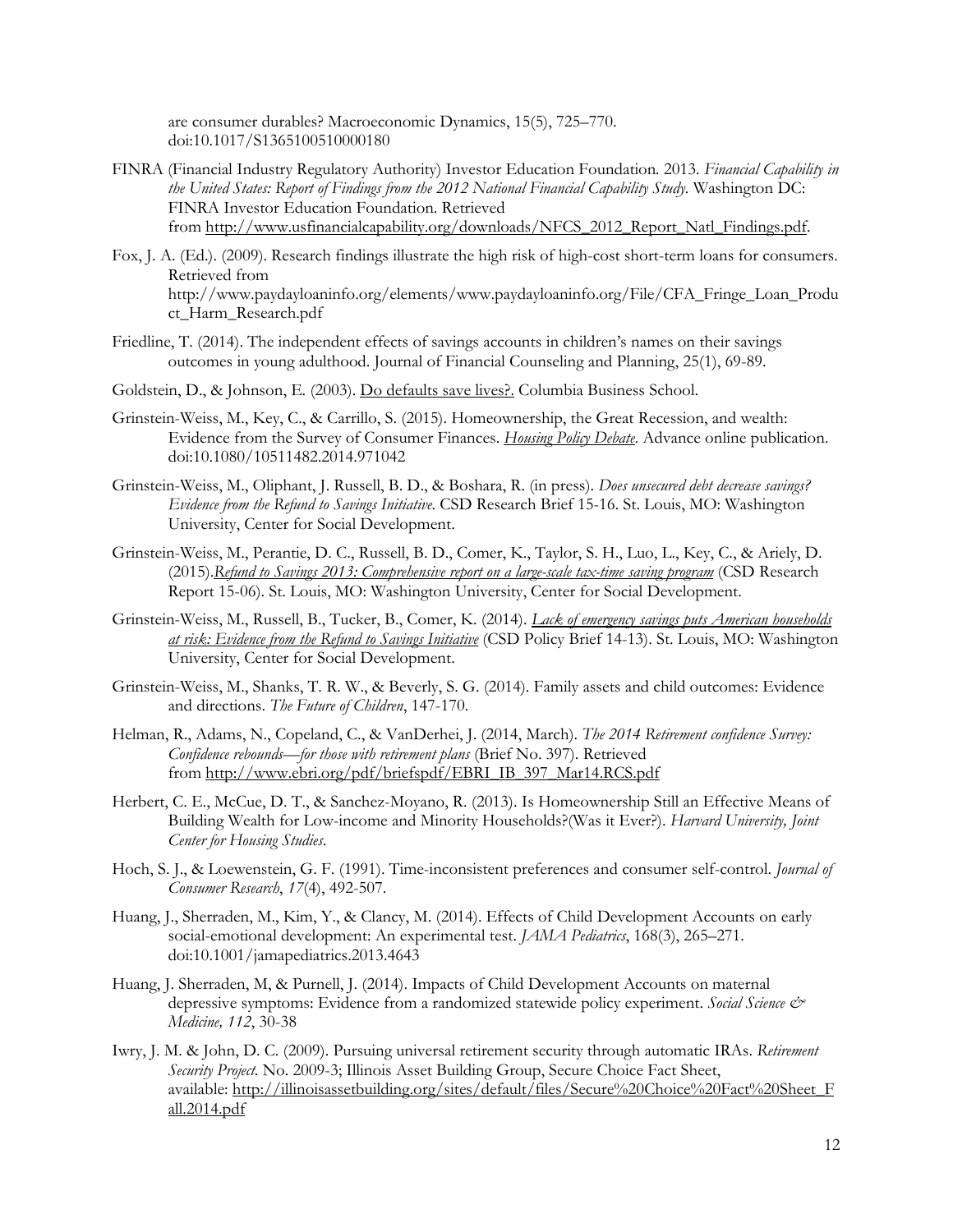- Khashadourian, E., & Tom, S. (2007). *The unbanked problem in Los Angeles* (Report). Los Angeles, CA: United Way of Greater Los Angeles.
- Kim, Y., Sherraden, M., Huang, J., & Clancy, M. (2015). Child Development Accounts and parental educational expectations for young children: Early evidence from a statewide social experiment. *Social Service Review*, 89 (1)
- Levin, E., Greer, J., Rademacher, I. (2014). From upside down to right-side up. Retrieved from http://cfed.org/assets/pdfs/Upside\_Down\_to\_Right-Side\_Up\_2014.pdf
- Loke, V., & Sherraden, M. (2009). Building assets from birth: A global comparison of child development [account policies.](http://onlinelibrary.wiley.com/doi/10.1111/j.1468-2397.2008.00605.x/full) *International Journal of Social Welfare*, *18*(2), 119-129.
- Lusardi, Annamaria*,* Olivia S. Mitchell, and Vilsa Curto*.* 2010*.* Financial Literacy among the Young*.* Journal of Consumer Affairs*,* 44 *(*2*):* 358*–*380*. DOI:* [10.1111/j.1745-6606.2010.01173.x](http://dx.doi.org/10.1111/j.1745-6606.2010.01173.x)*.*
- Madrian, B. C., & Shea, D. F. (2000). *The power of suggestion: Inertia in 401 (k) participation and savings behavior* (No. w7682). National bureau of economic research.
- Madrian, B. C., & Shea, D. F. (2001). The power of suggestion: Inertia in 401(k) participation and savings behavior. *Quarterly Journal of Economics, 116*(4), 1149–1187. do[i:10.1162/003355301753265543](http://dx.doi.org/10.1162/003355301753265543)
- Morduch, J., Odgen, T., & Schneider, R. (2014). An invisible financial sector: How households use financial tools of their own making. Household Financial Diaries. Retrieved from<http://www.usfinancialdiaries.org/issue3-informal>
- Morduch, J., Schneider, R. & Collins, D. (n.d.). Working hard but still struggling. Household Financial Diaries. Retrieved from http://static1.squarespace.com/static/53d008ede4b0833aa2ab2eb9/t/547cb89ce4b010fe66bdaca0/1 417459868428/house2-oh.pdf
- Mottola, Gary R*.* 2014*. The Financial Capability of Young Adults—A Generational View. FINRA Investor Education Foundation Financial Capability Insights, March. Washington, DC: FINRA Investor Education Foundation.* <http://www.usfinancialcapability.org/downloads/FinancialCapabilityofYoungAdults.pdf>*.*
- Mullainathan, S., & Shafir, E. (2009). Savings policy and decisionmaking in low-income households. In R. M. Blank & M. S. Barr (Eds.), *Insufficient funds: Savings, assets, credit, and banking among low-income households*, 121–145. New York, NY: Russell Sage.
- Nevada State Treasurer. (2014). Nevada College Kickstart. Retrieved from<http://collegekickstart.nv.gov/>
- New America Foundation. (2013). The ASPIRE Act of 2013. The America Saving for personal investment, retirement, an education act. Retrieved from http://assets.newamerica.net/sites/newamerica.net/files/program\_pages/attachments/ASPIRE%20 2013%20Section%20by%20Section.pdf
- O'Donoghue, T., & Rabin, M. (1999). Doing it now or later. *American Economic Review, 89*(1), 103– 124. [doi:10.1257/aer.89.1.103](http://dx.doi.org/10.1257%2Faer.89.1.103)
- Rhee, N. (2011). *Meeting California's retirement security challenge.* Retrieved from [http://laborcenter.berkeley.edu/pdf/2011/CAretirement\\_challenge\\_1011.pdf](http://laborcenter.berkeley.edu/pdf/2011/CAretirement_challenge_1011.pdf)
- Rhee, N. (2013). *The retirement savings crisis: is it worse than we think?* Nation Institute on Retirement Security. Retrieved from [http://www.nirsonline.org/storage/nirs/documents/Retirement%20Savings%20Crisis/retirem](http://www.nirsonline.org/storage/nirs/documents/Retirement%20Savings%20Crisis/retirementsavingscrisis_final.pdf) [entsavingscrisis\\_final.pdf](http://www.nirsonline.org/storage/nirs/documents/Retirement%20Savings%20Crisis/retirementsavingscrisis_final.pdf)
- Samuelson, W., & Zeckhauser, R. (1988). Status quo bias in decision making. *Journal of risk and uncertainty*, *1*(1), 7-59.
- Schneider, R., & Sledge, J. (2011). *The future of financial services: Recommendations for asset building* (Research Paper).